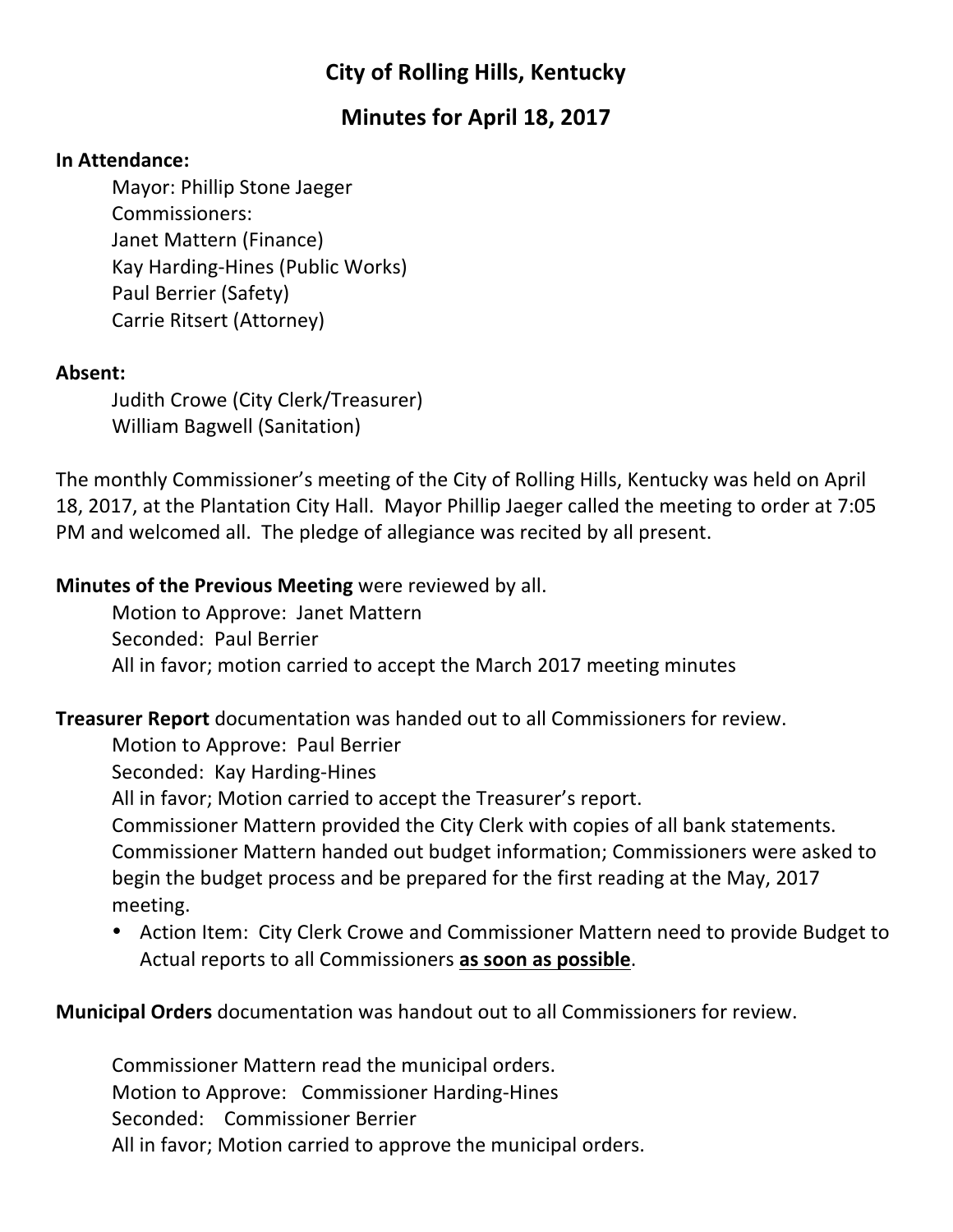#### **Public Forum:**

Several residents and media were present at the meeting. All who wish to express any comments about Rolling Hills were allowed to do so; staying within the 5 minute timeframe. All visitors were asked to sign and date the Visitor Log.

**City Attorney** Discussion topics were tabled until the following meeting.

**Sanitation** No Report; Commissioner Bagwell absent

**Safety** Commissioner Berrier discussed the extra patrols in the city in March to assist with cars stopping and parking along Aylesbury (behind the shopping center) and to be present as an attempt to decrease trash thrown in the city.

**Public Works** Commissioner Hardy-Hines provided an update on the 4 handicap ramps that will be install; approved \$6000 at last meeting. Commissioner Hardy-Hines requested an additional \$950 to remove and replace broken curbs and fill the hole by the truck entrance off Goose Creek

Motion to Approve \$950: Commissioner Berrier Seconded: Commissioner Mattern All in favor; motion carried.

**Old Business:** Discussion topics were tabled until the following meeting.

**New Business:** Discussion topics were tabled until the following meeting.

Commissioner Mattern made a motion to have an **Executive Session** to discuss action regarding city employees. Motion Seconded by Commissioner Harding-Hines. All in favor; motion carried. All Visitors and Media were asked to leave the facility during the Executive Session and the doors were locked. At the conclusion of the Executive Session, all visitors and Media were allowed back into the meeting room.

Commissioner Berrier made a motion to terminate the Contract between the City of Rolling Hills and Kenneth Betts effective immediately. The contact reads that either party can terminate with a 30 day notice. Commissioner Hardy-Hines seconded the motion. Discussion: All commissioners and the Mayor were in agreement to pay Mr. Betts for the 30 days. All in favor; motion carried.

Mayor Stone read the following to the visitors and media in attendance: